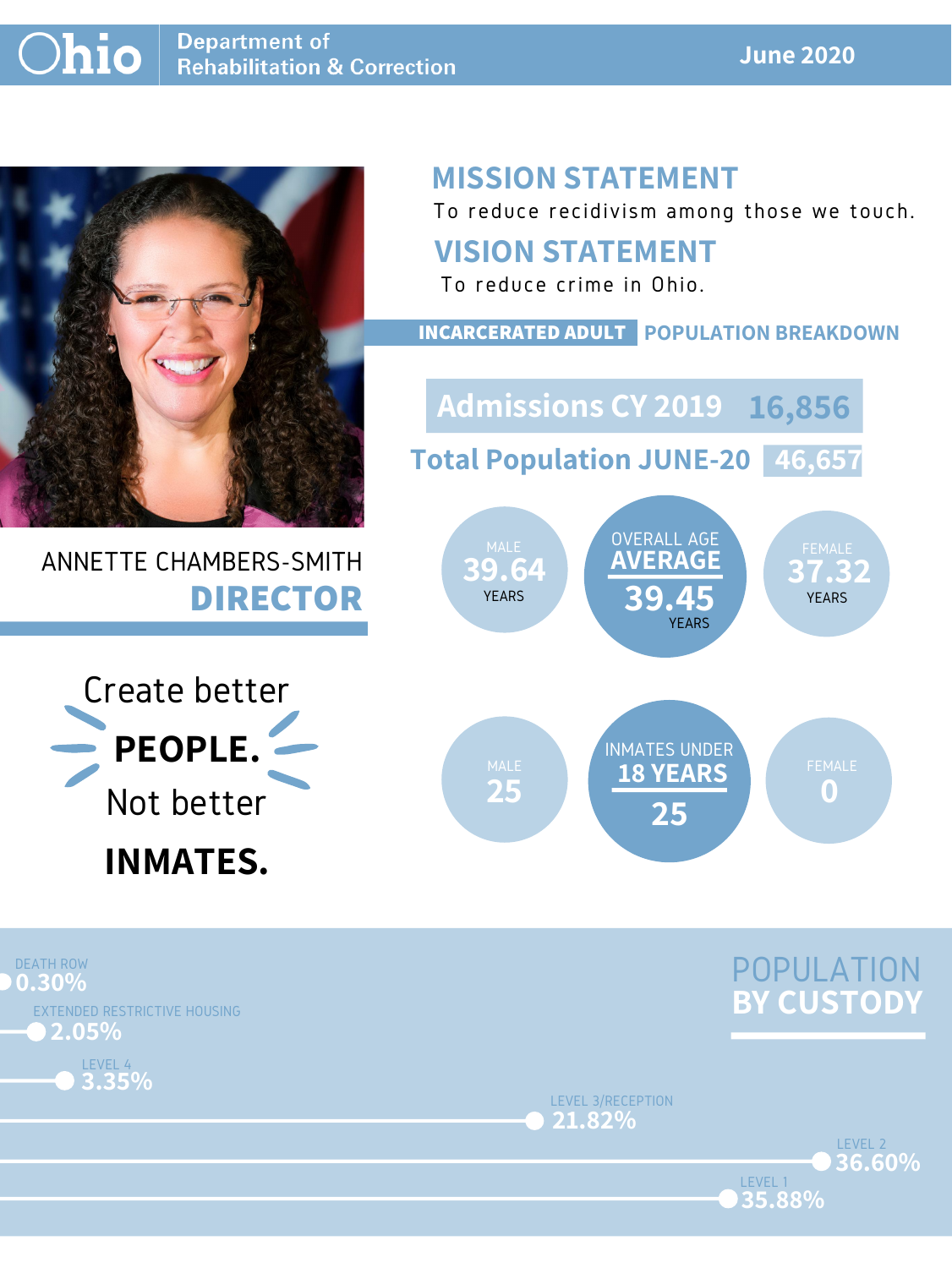### Other Race 1,598







# INMATE RELEASES

| Total FY 2019                              | 22,161 |
|--------------------------------------------|--------|
| <b>Releases to Supervision</b>             | 16,486 |
| To Parole                                  | 263    |
| To Post Release Control                    | 10,250 |
| To Transitional Control/Treatment Transfer | 3,990  |
| To Judicial Release                        | 1,983  |
| <b>Releases Without Supervision</b>        | 5,382  |
| Miscellaneous Releases                     | 22     |
| *Excludes Deaths                           |        |



Executions Since February 1999 Executions Calendar Year to Date **0 56**

### **Monthly Community Supervision Count**

| <b>Community Control</b>    | 4,906  |
|-----------------------------|--------|
| <b>Interstate Compact</b>   | 3,896  |
| <b>Intervention in Lieu</b> | 722    |
| <b>Judicial Release</b>     | 774    |
| <b>PRC/Parole</b>           | 21,406 |

## **Staff Profile** Total Staff **12,389**

# Total Corrections Officers (CO) Inmate To Correction Officer Ratio **6,808 6.2:1**

Total Parole Officers (PO)

**505**